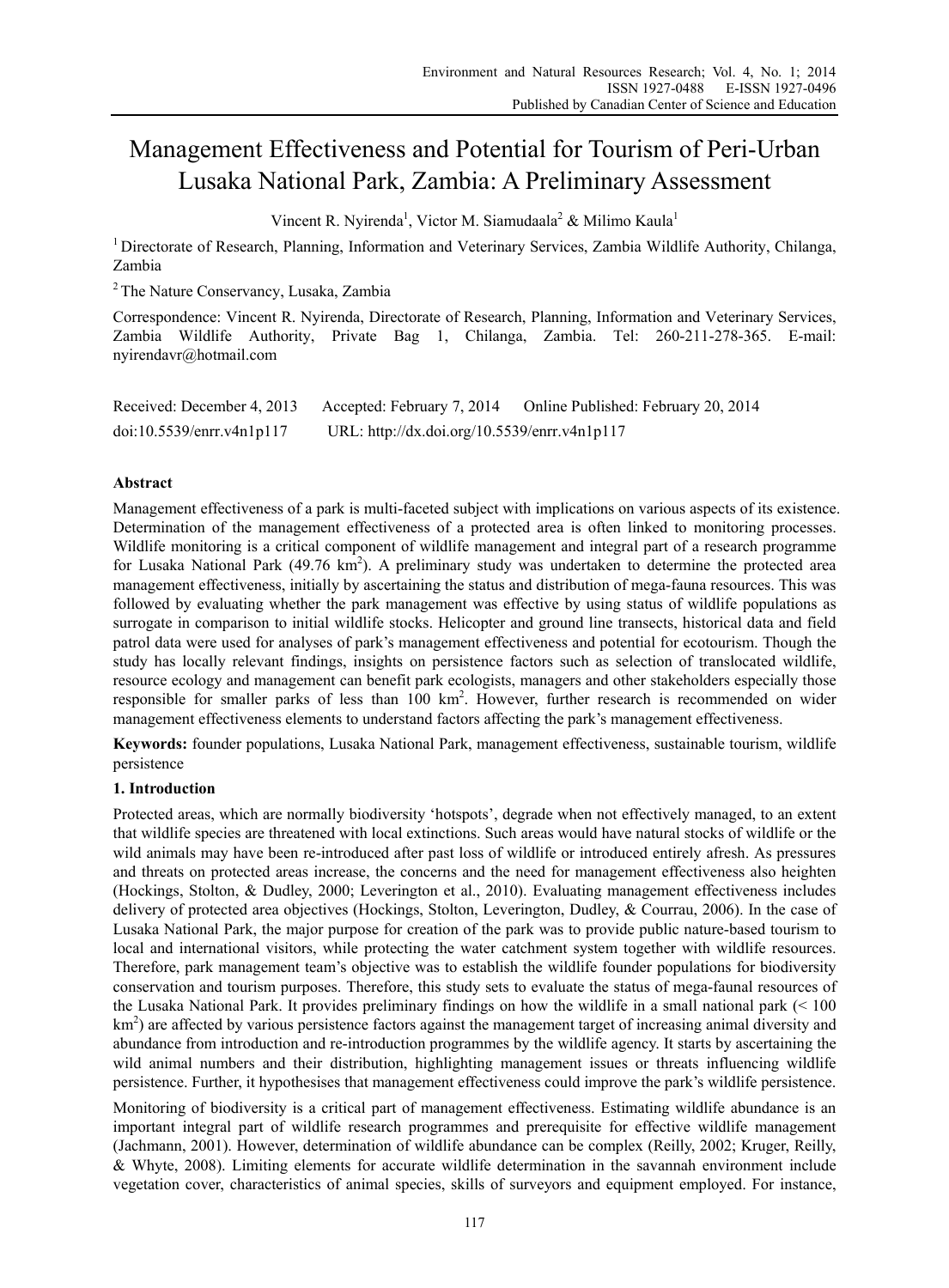cryptic species may require special attention. The merits for conducting such monitoring activities include acquisition of wildlife demographic information that informs management decision. Thus, knowing what is being managed is an essential part of management (Sen, 1999). Wildlife is managed for various purposes such as photographic tourism, breeding and conservation education programmes. Therefore, methods used to monitor wildlife components will determine whether there is a success or failure in conservation efforts, supporting tourism.

In African savannah, both aerial and ground survey methods have been applied with varying degrees of accuracy and level of sophistication (Jachmann, 2001). They have been undertaken for various reasons, including determination of wildlife population seasonal abundance and distribution (Chase & Griffin, 2008; Chomba, Simukonda, Nyirenda, & Chisangano, 2012). However, comparative surveys are rarely executed and evaluated for their effectiveness because the two methods are usually employed under different conditions. Having thoroughly examined five survey methods, Caro (1999) recommends therefore, refraining from comparing aerial to ground survey results. In this study, researchers combine the two methods and utilise the results on complimentary basis.

Data from the aerial and ground surveys and other sources such as field patrols are useful in determining persistence of wildlife. In protected areas, persistence of species in the long term will depend on availability of suitable environmental conditions (Margules & Pressey, 2000; Parrish, Braun, & Unnasch, 2003). The environmental conditions may include forage quality, availability, quality and quantity of water and space, status of disease outbreaks and level of protection. These conditions, however, require adaptive and effective management for park's sustenance as a protected area (Hockings, 2003).

## **2. Materials and Methods**

## *2.1 Description of Lusaka National Park*

The Lusaka National Park No. 20 (49.76 km<sup>2</sup>), gazetted on  $5<sup>th</sup>$  May 2011, is located in the urban peripheral south-east of Lusaka, Zambia (Figure 1). The park is situated in a catchment of over 1.747 million people, with one of the highest average annual rate of human population increase at 4.9% (Central Statistical Office, 2012). Prior to its establishment, the area was threatened by illegal anthropogenic activities such as wanton settlements, charcoal burning, wanton tree cutting, land cultivation and sand quarrying. Limited management capacity resulted in much pressure exerted on the park.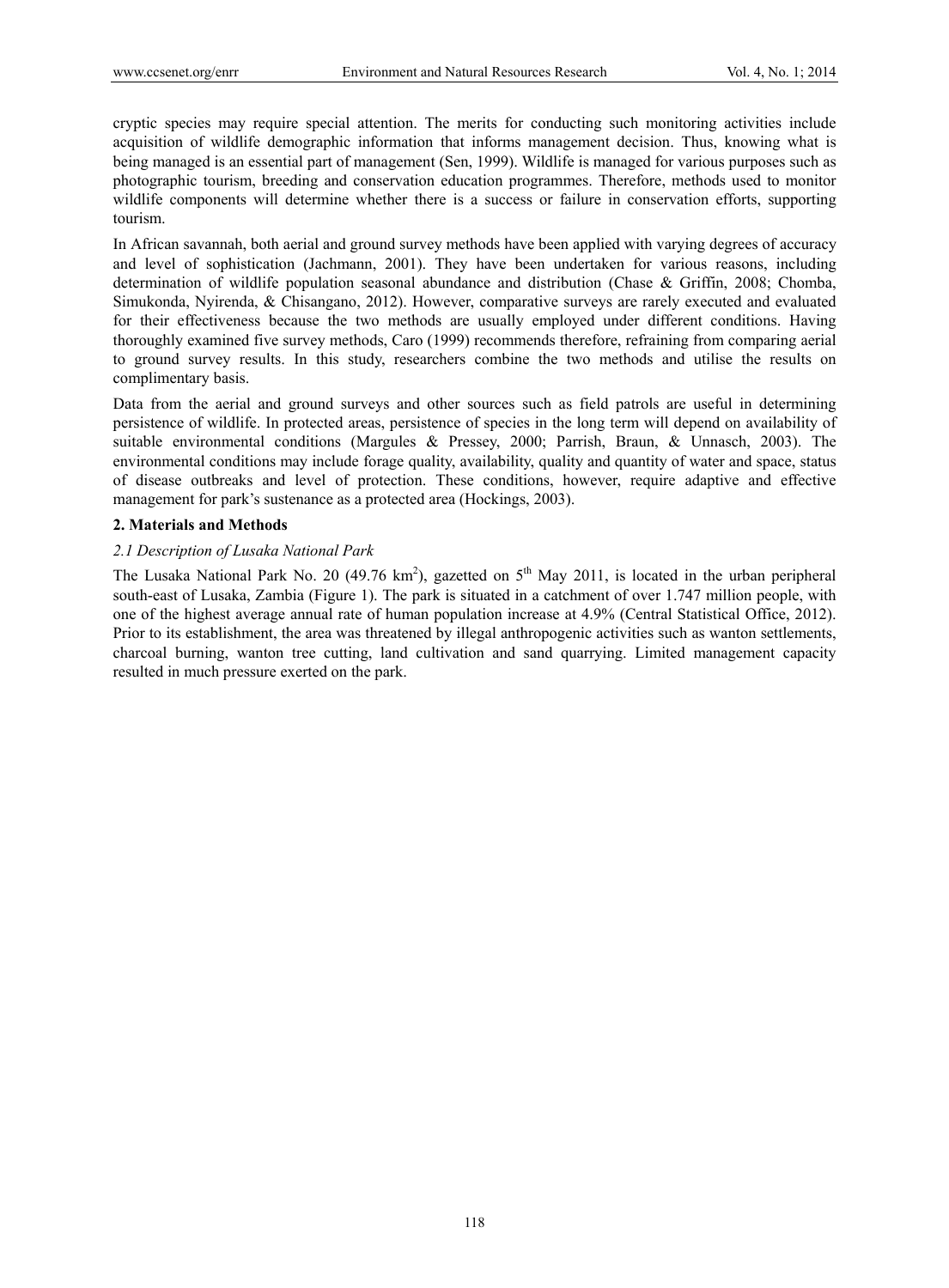

Figure 1. Distribution of animals in Lusaka National Park, Zambia, 2013

The park's annual average temperatures range from 19.7 °C to 21.3 °C and rainfall from 482.6 mm to 1,366.2 mm (Yachiyo Engineering Co. Ltd., 1995). Typical climate is dry cool season from April to mid August, hot dry season from mid August to mid November and rain season from mid November to early April. The park has relatively flat terrain, lying between 1,219 m and 1,488 m above the sea level, but characterised by the isolated hills that offer unique vantage view shed of the park and Lusaka area.

Underlying the park are layers of limestone and dolomite rocks. Common soil type in southern portion of Lusaka National Park is vertisols while in the northern part of the park, the prevalent soil type is loamy soils. According to Mulenga (1990), the soils of Lusaka National Park can be generally described as moderately well to imperfectly drained, dominantly shallow, dark brown to yellowish brown, slightly acid to moderately acid, coarse to fine loamy soils: *eutric leptosols*. Hydrology of the park is characterised by limited ephemeral streams and as such for a great part of the year wild animals depend on water extracted from ground water reserves, which is supplied at artificial watering points. The southern part of the park has seasonally inundated wetland, *dambo*, but its sustainability may be threatened by anthropogenic activities such as sand quarrying on the boundaries of the park. Vegetation communities of the park are characterised by open *Brachystegia spp.* dominated miombo woodlands interspersed with open bushes and grasslands. Prior to the completion of the park fence in 2008, the trees with an average size greater than 60 cm in diameter at breast height (DBH) and even lesser were illegally harvested by intruders for charcoal production. There is presence of *Lantana camara*, an exotic invasive species that has been encroaching into wildlife habitat. Bush encroachment by native *Dichrostachys cinerea* also poses a threat to the park's wetlands. The park has a variety of grass species but most of them are not palatable by grazers, thereby causing grazers to concentrate in certain areas for grazing.

Only small animal species, such as common duiker (*Sylvicapra grimmia*, Linnaeus, 1758*),* persisted there and virtually no mega-fauna as a result of extirpation from poaching, prior to mass translocations of wild animals into Lusaka National Park in 2008. According to Ansell (1978), the area now under Lusaka National Park was previously a rangeland to several wildlife species. Between 2008 and 2012, a total of 799 wild animals had been translocated to the park by the wildlife agency. Before translocations of indigenous and exotic mega-wildlife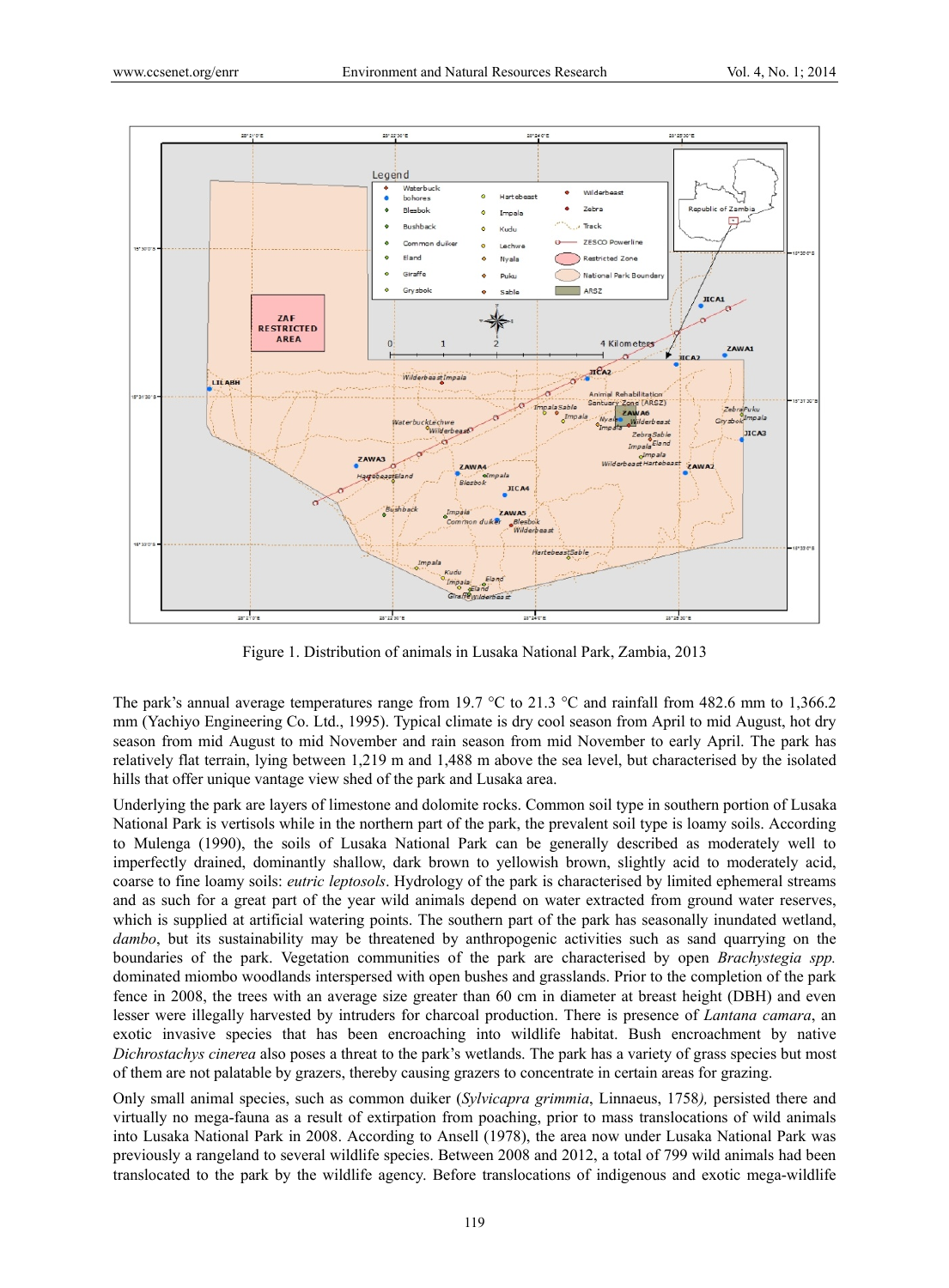were conducted by wildlife agency, the park was fenced to keep the animals in confinement and thereafter, high presence of wildlife police officer (WPO) at 1.60 km<sup>2</sup>/WPOs, under the protection by 31 WPOs was maintained.

# *2.2 Aerial Surveys*

A 2-seater H300 helicopter operated by Agair Zambia Ltd. and equipped with Global Positioning System (GPS) was used to conduct aerial surveys on 15<sup>th</sup> August 2013. Sketch map of the park's main features and infrastructure in addition to historical information on animal distribution was employed to orient animal counting transects (Peterman, Crawford, & Kuhns, 2013). The Pilot/Observer was seated on the Left Hand Side (LHS) and the Observer/Recorder on the Right Hand Side (RHS) of the Helicopter.

A total count method (Craig, 2012; Dunham, 2012) was applied on 40 North-South transects, with reciprocal-overlapping swathes of visibility covering the entire park. Thus, due to small size of the park systematic reconnaissance flights and transact sampling methods (Jolly, 1969; Caughley, 1977; Norton-Griffins, 1978), commonly used in aerial surveys in savannah ecosystems were not adopted. Use of helicopter on relatively short distances and high frequency of north-south transects allowed each observer to identify individuals or groups of animals that crossed the flight paths into consecutive uncounted swathes, enabling crossing animals to be ignored on the reciprocal transects. Coordinated communications between LHS and RHS Observers reinforced the undertaking not to over-count animals by inclusion of animals that traversed transects. Further, use of helicopter allowed for greater probability of spotting animals that might otherwise have been missed if other survey methods were employed. Despite the relatively flat open terrain and scrubby vegetation of the park, it was anticipated that aerial survey would yield under-estimates of animal numbers, especially of the smaller and more cryptic species such as duikers. Where possible, the helicopter was used to herd groups of animals fleeing towards uncounted transect swathes back to the "counted" side of the flight paths. All the sightings were recorded on data form and summarised in Table 1.

| Species /<br>Transect | Scientific Name                                 | Aerial Surveys:<br>Total per<br>Species | Aerial Surveys:<br>Frequency of<br>sighting (median in<br>paranthesis) | Ground<br>Surveys: Total<br>per Species | Ground Surveys:<br>Frequency of<br>sighting (median in<br>paranthesis) |
|-----------------------|-------------------------------------------------|-----------------------------------------|------------------------------------------------------------------------|-----------------------------------------|------------------------------------------------------------------------|
| Blesbok               | Damaliscus pygargus<br>phillipsi (Harper, 1939) | 26                                      | 1(1)                                                                   | $\overline{2}$                          | 2(1)                                                                   |
| <b>Bushbuck</b>       | Tragelaphus scriptus<br>(Pallas, 1766)          | 11                                      | 7(1)                                                                   | $\overline{c}$                          | 1(2)                                                                   |
| Bushpig               | Potamochoerus larvatus<br>(Cuvier, 1822)        | $\overline{2}$                          | 1(2)                                                                   |                                         |                                                                        |
| Duiker                | Sylvicapra grimmia<br>(Linnaeus, 1758)          | $\overline{4}$                          | 3(1)                                                                   | 1                                       | 1(1)                                                                   |
| Eland                 | Taurotragus oryx (Pallas,<br>1766)              | 35                                      | 5(4)                                                                   | 17                                      | 4(4)                                                                   |
| Giraffe               | Giraffa camelopardalis<br>(Linnaeus, 1758)      | 8                                       | 1(8)                                                                   | 8                                       | 2(4)                                                                   |
| Grysbok               | Raphicerus melanotis<br>(Thunberg, 1811)        |                                         |                                                                        | 1                                       | 1(1)                                                                   |
| Hartebeest            | Alcelaphus lichtensteinii<br>(Peters, 1849)     | 22                                      | 6(3)                                                                   | 11                                      | 4(3)                                                                   |
| Impala                | Aepyceros melampus<br>(Lichtenstein, 1812)      | 48                                      | 8(4)                                                                   | 97                                      | 12(4)                                                                  |
| Kudu                  | Tragelaphus strepsiceros<br>(Pallas, 1766)      | 29                                      | 9(3)                                                                   | 5                                       | 1(5)                                                                   |

Table 1. Aerial and ground surveys results of Lusaka National Park, Zambia, conducted on 15<sup>th</sup> August 2013 and  $23<sup>rd</sup>$  July 2013 respectively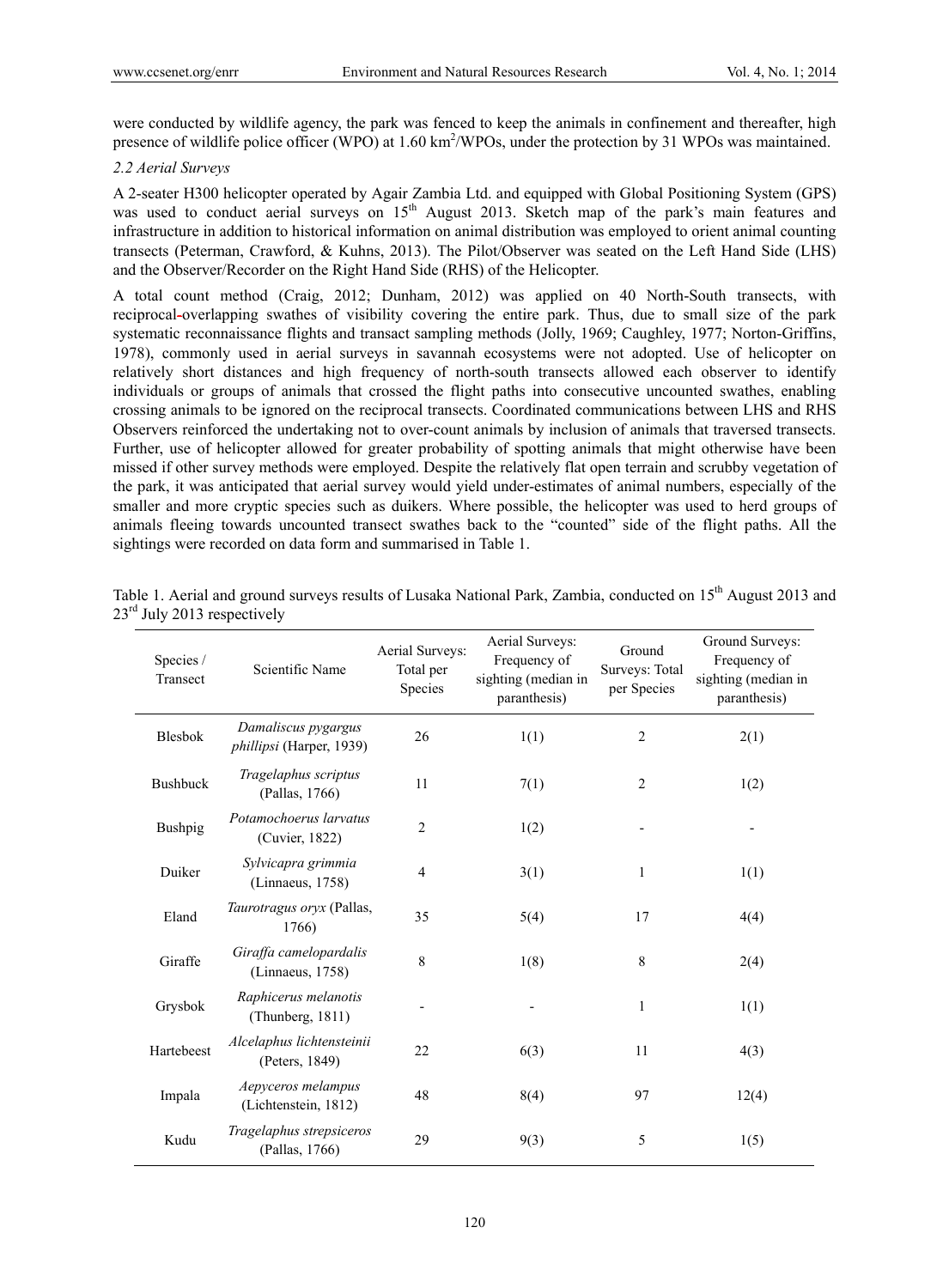| Lechwe     | Kobus leche (Lydekker,<br>1900)           | 12             | 3(3)  | 1              | 1(1)  |
|------------|-------------------------------------------|----------------|-------|----------------|-------|
| Nyala      | Tragelaphus angasii<br>(Angas, 1849)      | $\overline{2}$ | 2(1)  | 1              | 1(1)  |
| Puku       | Kobus vardonii<br>(Livingstone, 1857)     | 10             | 5(1)  | 9              | 1(9)  |
| Reedbuck   | Redunca arundinum<br>(Boddaert, 1785)     | 6              | 3(2)  |                |       |
| Sable      | Hippotragus niger<br>(Harris, 1838)       | 44             | 16(3) | 33             | 3(11) |
| Warthog    | Phacochoerus africanus<br>(Gmelin, 1788)  | 10             | 3(4)  |                |       |
| Waterbuck  | Kobus ellipsiprymnus<br>(Ogilbyi, 1833)   | 16             | 7(1)  | $\overline{4}$ | 2(2)  |
| Wildebeest | Connochaetes taurinus<br>(Burchell, 1823) | 106            | 13(8) | 129            | 9(8)  |
| Zebra      | Equus quagga<br>(Boddaert, 1785)          | 37             | 3(7)  | 20             | 3(7)  |
| Total      |                                           | 428            |       | 341            |       |
|            |                                           |                |       |                |       |

The transect flights avoided flying over or close to the white rhinoceros (*Ceratotherium simum simum*, Burchell, 1817) bomas and enclosures in the Animal Rehabilitation and Sanctuary Zone (ARSZ) (Figure 1). The rhinoceros had earlier been restricted to the feeding bomas in order to minimise the possibility of their being disturbed by the survey flights. Therefore, the counting of the only two white rhinoceros in the boma was excluded from the surveys. A total of 4.6 hours of survey flight time were conducted between 07:00 hours and 11:00 hours (Local Time). Out of 4.6 hours, 3.4 hours were survey time. Within the survey time, 0.3 hours were used to verify the location and numbers of relatively large groups of blesbok (*Damaliscus pygargus phillipsi*, Harper, 1939) and a single group of giraffe (*Giraffa camelopardalis*, Linnaeus, 1758), counted earlier. Correction factor was, therefore, established for the missed animals. In addition, positioning time from the helicopter's base was 1.2 hours.

#### *2.3 Ground Surveys*

The total ground survey count was conducted on 23<sup>rd</sup> July 2013 with the help of six field assistants equipped with binoculars, following design exercise for establishing line transects based on visibility range from each line transect. Direct counts by use of vehicle and walking line transects were used as postulated by Varman and Sukumar (1995) and Pramod, Kumara, and Gowda (2012), based on open and flat terrain and relatively low budgetary allocation. Where animals were not sighted, indirect signs such as animal tracks and dung piles were noted to record the presence of particular animals (C. Stuart & M. Stuart, 2013). The layout of 22 line transects was made with overlapping visibility such that distance in between line transects varied from one set of neighbouring line transects to other. Therefore, due to relatively small size of the park, line transect sampling methodology suitable for relatively larger strata (Plumptre, 2000; Craig, 2012), was not applied. All animal sightings were recorded on data forms by the survey team and summarised in Table 1.

# **3. Results**

#### *3.1 Animal Counts From Aerial and Ground Surveys*

The results of aerial and ground animal counts in Table 1 were significantly different for species observations above 1 ( $x^2 = 82.67$ , d.f. = 11; p < 0.001). However, sightings during field patrols were significantly correlated to those made by aerial and ground surveys per species combined, excluding observations of 1 or less made using either aerial or ground count method ( $\chi^2$  = 87.685; d.f. = 22; p < 0.001). Aerial survey underestimated by average ratio of  $1.29 \pm 0.01$  while ground survey underestimated wildlife population even more, depending on visibility. Aerial survey yielded 428 head counts while ground surveys estimated 341 wild animals. From aerial surveys, 18 species were sighted. Sable (*Hippotragus niger*, Harris, 1838) and blue wildebeest (*Connochaetes taurinus*, Burchell, 1823) were frequently sighted species, with sighting frequency of 16 and 13 respectively (Table 1).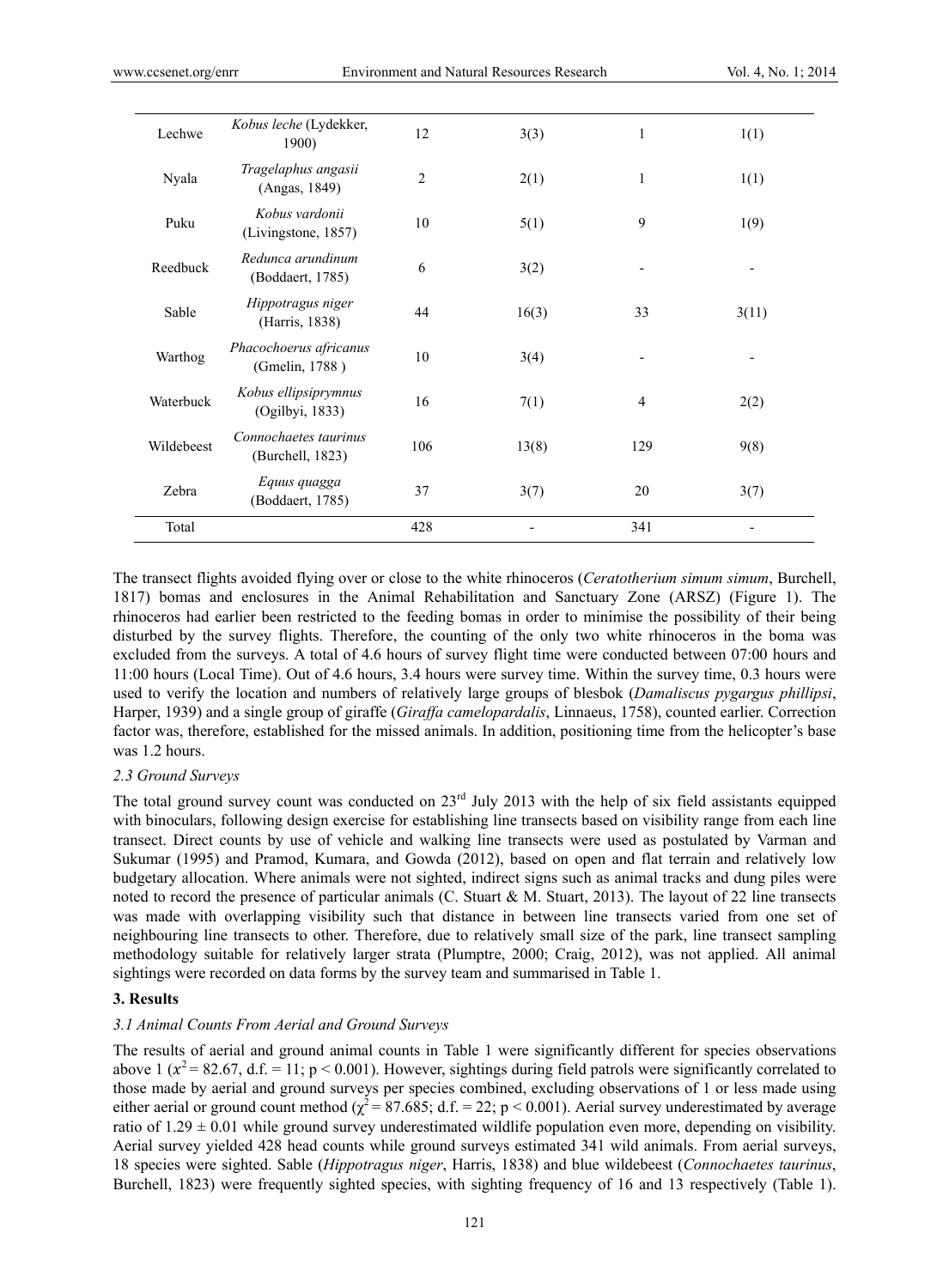Blue wildebeest were most visible and widespread species due to body size, colour, and they flushed and fled readily at the approach of the helicopter. Others were giraffe, plains zebra (*Equus quagga*, Boddaert, 1785), common eland (*Taurotragus oryx*, Pallas, 1766) and greater kudu (*Tragelaphus strepsiceros*, Pallas, 1766), though to lesser extents than blue wildebeest. Lusaka National Park has only eight giraffe, frequently sighted in a single group by field staff but only seven were sighted and counted in one group during initial transect flight. Second flight aimed at verifying the count was conducted and yielded a count of eight, giving a correction factor for the giraffe of 1.14. Similarly, initial helicopter flight estimated 18 blesbok in a single group in the east-central area of the park and the repeat verification flight yielded 26 blesbok, with a correction factor of 1.44. Patrol field data revealed that blesbok are usually seen in two large discrete groups as well as smaller dispersed groups or individuals, frequently in the vicinity of the ARSZ, avoided in both aerial and ground surveys so that rhinoceros restrained there were not alarmed. This result shows that blesbok were underestimated. The other large group frequently sighted to the west of the park was not observed during aerial flights. Only two nyala (*Tragelaphus angasii*, Angas, 1849) were seen during the aerial survey. However, nyala concentrations were usually seen on field patrols in the ARSZ, as the case with blesbok.

Impala (*Aepyceros melampus*, Lichtenstein, 1812), sable and hartebeest (*Alcelaphus lichtensteinii*, Peters, 1849) were less easily flushed and put to flight by the helicopter, leading to their lower visibility and greater under-estimates of these species. Impala were seen, in hotter part of the morning's flying, to congregate under the deep shade of *Brachystegia spp.* trees found in the park, and were reluctant to leave this cover.

From the ground survey, 17 animal species were sighted and counted (Table 1). Impala and blue wildebeest were the most frequently sighted wildlife, with sighting frequency of 12 and 9 respectively. Like during the aerial survey, distribution of animals was skewed to south-western and north-eastern parts of the park (Figure 1). The ARSZ area on the eastern most part of the park had the most diverse and the highest number of animals during the ground count. The area had a mixture of giraffe, sable, impala, zebra, hartebeest, nyala and blue wildebeest. Only black lechwe (*Kobus leche*, Lydekker, 1900) and blue wildebeest were seen on the western side of the park, probably due to limited watering points.

## **4. Discussion**

# *4.1 Monitoring of Wildlife Populations for Conservation and Tourism*

This study revealed that aerial survey was complementary to ground survey. For example, though aerial survey cost more than 20 times (USD 4000 by aerial survey to USD 250 for ground survey) ground survey for Lusaka National Park, aerial survey completely missed grysbok present in the park probably due to its small size. Further, even if detection of wild animals improved from elevated vantage in aerial survey, more cryptic and smaller species such as bushbuck (*Tragelaphus scriptus*, Pallas, 1766), reedbuck (*Redunca arundinum*, Boddaert, 1785), common duiker, warthog (*Phacochoerus africanus*, Gmelin, 1788) and bushpig (*Potamochoerus larvatus*, Cuvier, 1822) were underestimated. Similarly, bushpig, reedbuck and warthog were missed out by ground survey partly due to limited visibility from ground survey. For future surveys, detection rates may improve by use of novel technologies such as 'forward-looking infrared' (FLIR) (Storm et al., 2011).

The ecological elements in Lusaka National Park are one critical persistence factor for wildlife species, The park does not have an abundance of high nutritional value grasses, hence high congregations of animals particularly in the south-eastern part of the park (constituting about 1/3). In this area were sprouting grasses, following some early burning. Since the burnt patches were as a result of wanton and unplanned fires that originated from outside the park, there was a need to plan, design and implement fire management plan that considers habitat management. In addition to use of fire for habitat manipulation, well executed fires can be used to reduce tick burden in wildlife populations (van Wilgen, Everson, & Trollope, 1990). However, sentinel herd systems can also be utilised for control of ticks in wildlife (Racloz, Griot, & Stärk, 2006). Caution must be made to put some fire breaks prior to use of fire along the fence line to prevent it from damage from excessive heat, affecting insulators and wire straining. In the north western part of the park, where the park was previously relatively more desolate, there has been eventual restoration of vegetation.

Though Lusaka National Park has high density of water holes  $(1 \text{ every } 3.83 \text{ km}^2)$ , more than 70% of sightings of wildlife and habitat utilisation were within 500 m of proximity to the water hole. 12.98% ( $n = 17$ ) of wild game animal mortalities are attributed to water unavailability, while  $9.16\%$  (n = 12) to translocation related stress and the rest (54.20%,  $n = 71$ ) to natural causes (Table 2). Unavailability of water to wild animals in certain areas of the park could be a result of poor designs of water holes (Figure 1). Bothma and Du Toit (2010) has given insights into designing and making available and ease access of water to wild animals with minimal negative impacts on wildlife and environment. These take into consideration of drinking patterns and behaviour of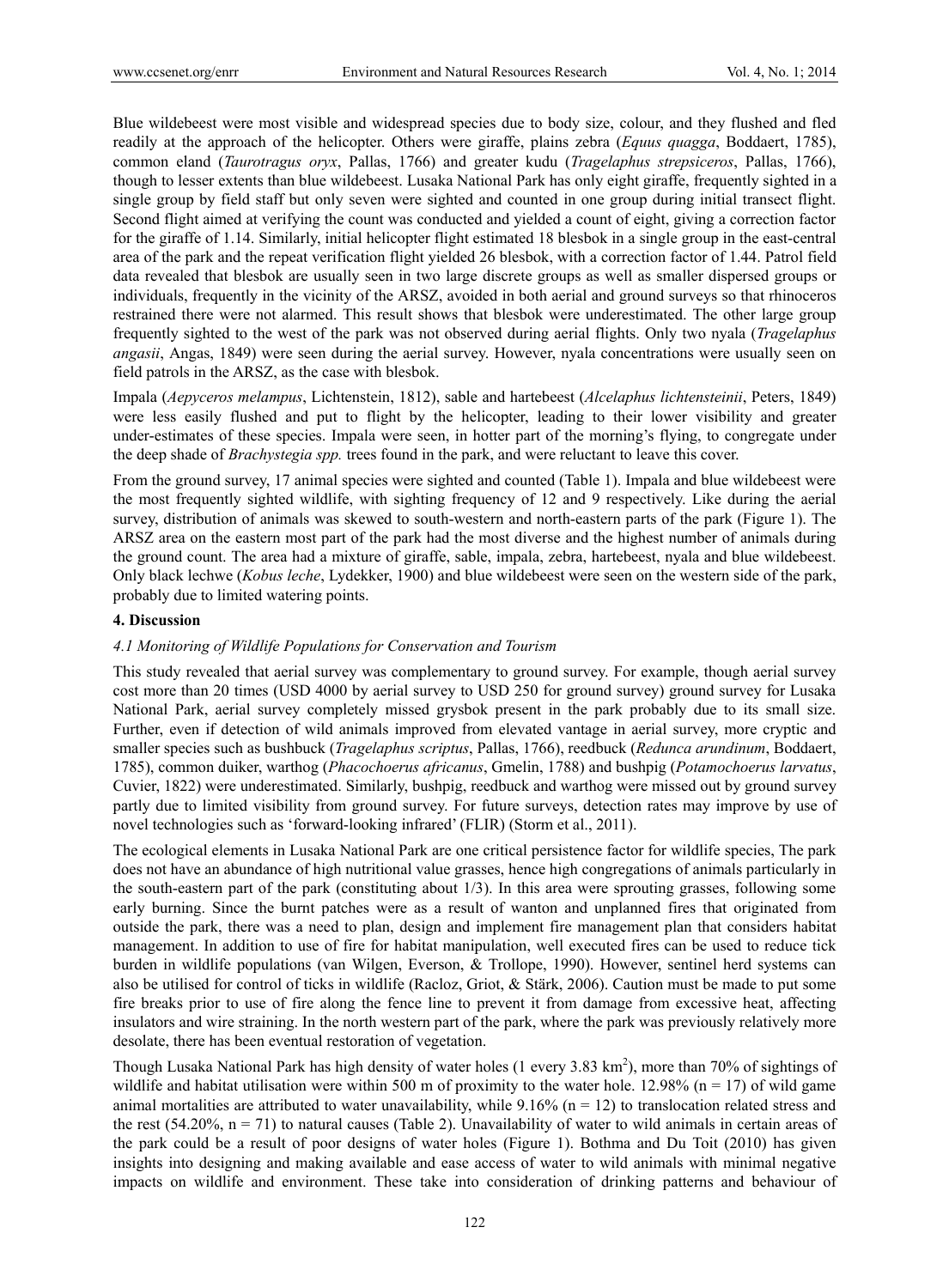particular animals. Further, given that most wild game (59.54%; n = 78) died within 300 m from the park fence, fencing may have negative impacts on animal dispersal especially during the dry season as also stipulated by Martin (2003) and Lindsey, Masterson, Beck, and Romañach (2012).

| Common                  |                                                    | Translocations          |                  |              |                                                                              | Mortalities      | $\frac{0}{0}$ | Causes of                                            |
|-------------------------|----------------------------------------------------|-------------------------|------------------|--------------|------------------------------------------------------------------------------|------------------|---------------|------------------------------------------------------|
| Scientific Name<br>Name |                                                    | $(2008 - 2013)$         |                  | Origin       | $(2008 - 2013)$                                                              | Mortality        | mortalities   |                                                      |
|                         |                                                    | Male                    | Female           | Total        |                                                                              |                  |               |                                                      |
| Angolan<br>Giraffe      | Giraffa<br>camelopardalis<br>(Linnaeus, 1758)      | $\overline{\mathbf{4}}$ | 3                | $\tau$       | Chaminuka Game<br>Ranch& Kafue<br>National Park,<br>Zambia                   | 1                | 14.29         | Natural                                              |
| <b>Black</b><br>lechwe  | Kobus leche<br>(Lydekker, 1900)                    | 5                       | 12               | 17           | State House,<br>Zambia                                                       | 13               | 76.47         | Natural                                              |
| Blesbok                 | Damaliscus<br>pygargus Phillipsi<br>(Harper, 1939) |                         |                  | 50           | Kimberly, South<br>Africa                                                    | 6                | 12.00         | Inadequate<br>water and<br>food                      |
| Bushbuck                | Tragelaphus<br>scriptus (Pallas,<br>1766)          | 6                       | 22               | $28\,$       | Lilayi & Chaminuka<br>Game Ranches                                           | 6                | 21.43         | One drowned<br>in water<br>trough; others<br>unknown |
| Eland                   | Taurotragus oryx<br>(Pallas, 1766)                 | 5                       | 27               | 32           | Chaminuka Game<br>Ranch; Mazabuka,<br>Zambia                                 | 3                | 9.38          | Natural                                              |
| Hartebeest              | Alcelaphus<br>lichtensteinii<br>(Peters, 1849)     | 3                       | 13               | 16           | Chaminuka Game<br>Ranch; Mazabuka,<br>Zambia                                 | $\overline{c}$   | 12.50         | Natural                                              |
| Impala                  | Aepyceros<br>melampus<br>(Lichtenstein,<br>1812)   | 76                      | 126              | 202          | Chilanga Golf Club;<br>Kafue Fisheries;<br>State House;<br>Chaminuka, Zambia | 24               | 11.88         | Natural                                              |
| Kudu                    | Tragelaphus<br>strepsiceros<br>(Pallas, 1766)      | 3                       | 17               | 20           | Kitwe, Zambia                                                                | $\overline{c}$   | 10.00         | Natural                                              |
| Nyala                   | Tragelaphus<br>angasii (Angas,<br>1849)            |                         |                  | 28           | Kimberly, South<br>Africa                                                    | 10               | 35.71         | Natural                                              |
| Pangolin                | Manis spp.<br>(Desmarest, 1822)                    |                         |                  | $\mathbf{1}$ | Mazabuka, Zambia                                                             | $\boldsymbol{0}$ | 0.00          |                                                      |
| Puku                    | Kobus vardonii<br>(Livingstone,<br>1857)           | $10\,$                  | 39               | 49           | Chaminuka Game<br>Ranch; Mazabuka,<br>Zambia                                 | 12               | 24.49         | Natural                                              |
| Reedbuck                | Redunca<br>arundinum<br>(Boddaert, 1785)           | $\mathbf{1}$            | $\boldsymbol{9}$ | 10           | Chaminuka Game<br>Ranch; Mazabuka,<br>Zambia                                 | $\boldsymbol{0}$ | 0.00          | $\frac{1}{2}$                                        |
| Sable<br>antelope       | Hippotragus niger<br>(Harris, 1838)                | 9                       | 11               | 20           | Masebe Game<br>Ranch                                                         | 4                | 20.00         | Natural                                              |

| Table 2. Animals translocated into Lusaka National Park. Zambia: their sources and mortalities, 2008-2013 |
|-----------------------------------------------------------------------------------------------------------|
|-----------------------------------------------------------------------------------------------------------|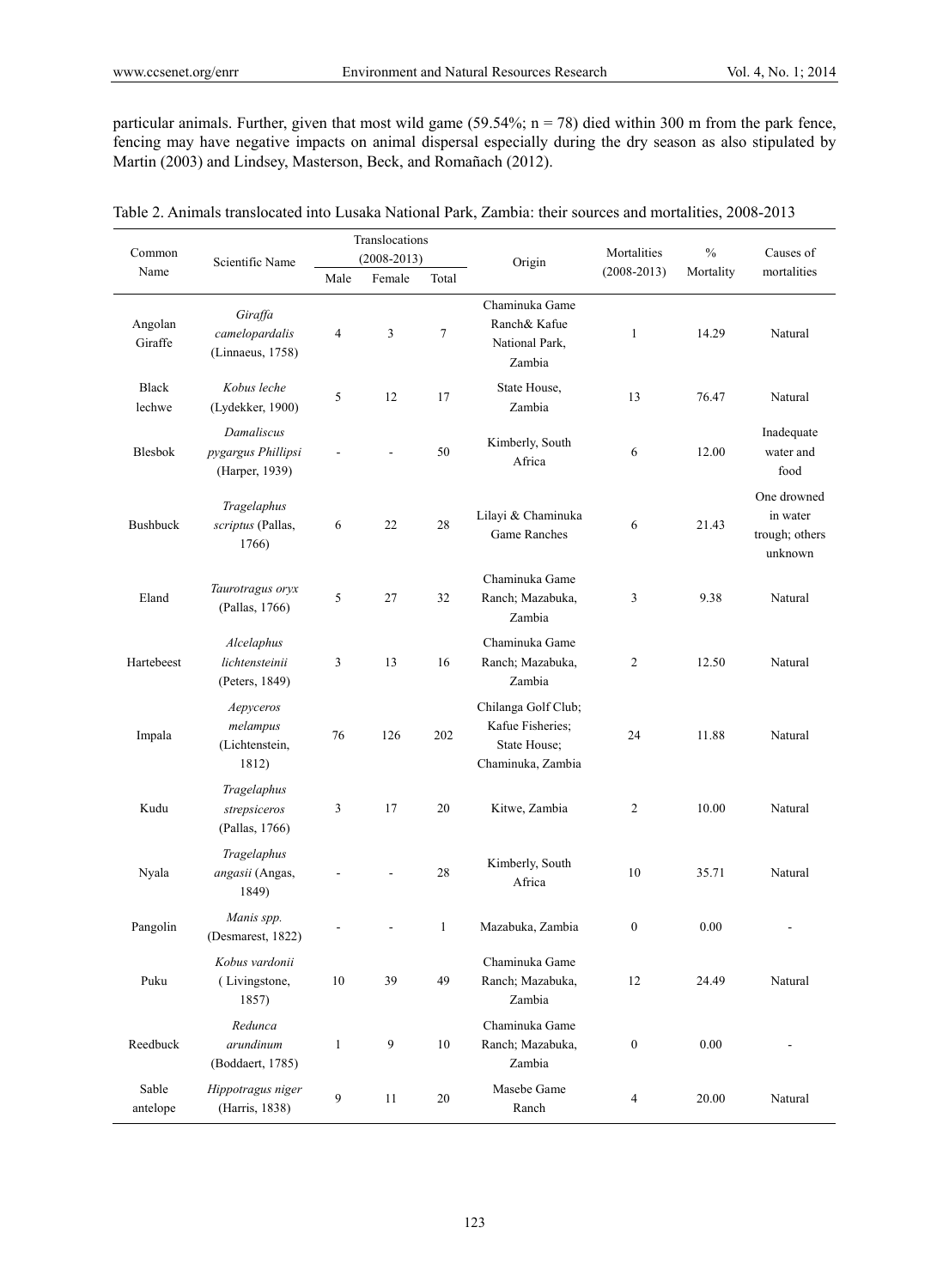| Spotted<br>Deer     | Axis axis (Erxleben,<br>1777                     | 1            | $\mathbf{1}$ | $\overline{2}$ | Mundawanga<br>Zoological and<br>Gardens Park,<br>Zambia            | $\theta$ | 0.00  |                                                      |
|---------------------|--------------------------------------------------|--------------|--------------|----------------|--------------------------------------------------------------------|----------|-------|------------------------------------------------------|
| Warthog             | Phacochoerus<br>africanus (Gmelin,<br>1788)      |              |              | 20             | Chaminuka Game<br>Ranch, Zambia                                    | 6        | 30.00 | Inadequate<br>water and<br>food                      |
| Waterbuck           | Kobus<br>ellipsiprymnus<br>(Ogilbyi, 1833)       | 6            | 14           | 20             | Lilayi Game Ranch;<br>Chaminuka Game<br>Ranch; Mazabuka,<br>Zambia | 3        | 15.00 | Inadequate<br>water and<br>food                      |
| White<br>rhinoceros | Ceratotherium<br>simum simum<br>(Burchell, 1817) | $\mathbf{1}$ | $\mathbf{1}$ | $\overline{2}$ | Kimberly, South<br>Africa                                          | $\theta$ | 0.00  |                                                      |
| Wildebeest          | Connochaetes<br>taurinus (Burchell,<br>1823)     |              |              | 202            | Kimberly, South<br>Africa                                          | 27       | 13.37 | One drowned<br>in water<br>trough; others<br>unknown |
| Zebra               | Equus quagga<br>(Boddaert, 1785)                 | 15           | 58           | 73             | Chaminuka Game<br>Ranch; Blue Lagoon<br>National Park,<br>Zambia   | 12       | 16.44 | Translocation<br>related stress                      |
| Total               |                                                  | 145          | 353          | 799            |                                                                    | 131      | 16.40 |                                                      |

Due to high demand for bushmeat (Poulsen, Clark, Mavah, & Elkan, 2009; Lindsey et al., 2013), as is the case in many of African protected areas, poaching is another persistence factor to wildlife in Lusaka National Park. Of various methods used in poaching, snaring of wild animals still remains common in buffer zones around national parks (Watson, Becker, McRobb, & Kanyembo, 2013). Snaring of wild animals is non-selective (Lewis & Phiri, 1998; Becker et al., 2013) and has been a major threat to the wildlife populations of Lusaka National Park. Large mammals of size larger than common waterbuck (*Kobus ellipsiprymnus*, Ogilbyi, 1833) are most targeted due to the large amounts of bushmeat they avail for commercial purposes (Craigie et al., 2010). Hitherto, though unquantified number of wires used in snaring have been removed in the peripherals of Lusaka National Park, the number of wildlife that could have been poached by this means and the number of wild animals that could have escaped through the park fence is unknown. Lusaka City with relatively high human population (Central Statistical Office [CSO], 2012), provides potentially readily available markets for bushmeat. Therefore, management effectiveness of protected areas such Lusaka National Park will depend on levels of protection invested (Caro et al., 1998).

Drawing insights from Bandyopadhyay and Tembo (2010) that local communities living in proximity to protected areas support wildlife initiatives better when they perceive and receive benefits from wildlife, it is proposed that communities surrounding the Lusaka National Park be facilitated to derive adequate benefits. The facilitation could include development of partnerships and entrepreneurships, particularly for Shantumbu communities in the southern part of the park who historically depended on the park area for agricultural land, charcoal production, timber harvesting, sand quarrying and harvest of non-forest products such as mushrooms. Consequently, their involvement in tourism development can support positive perception towards the park (Snyman, 2012). Other innovations such as contractual parks (Reid, 2001), managed by non-state actors could be considered to increase park management effectiveness, with suitable collaborative governance and adequate benefit sharing between contracting parties (Nyirenda & Nkhata, 2013).

#### *4.2 Park's Management Effectiveness*

The park management team's objective was to establish viable wildlife founder populations for biodiversity conservation and tourism purposes. The key indicator of their management performance was wildlife abundance and persistence of each species that has either been introduced or re-introduced in Lusaka National Park. We attribute the abundance and persistence of wildlife in Lusaka National Parks to management effectiveness,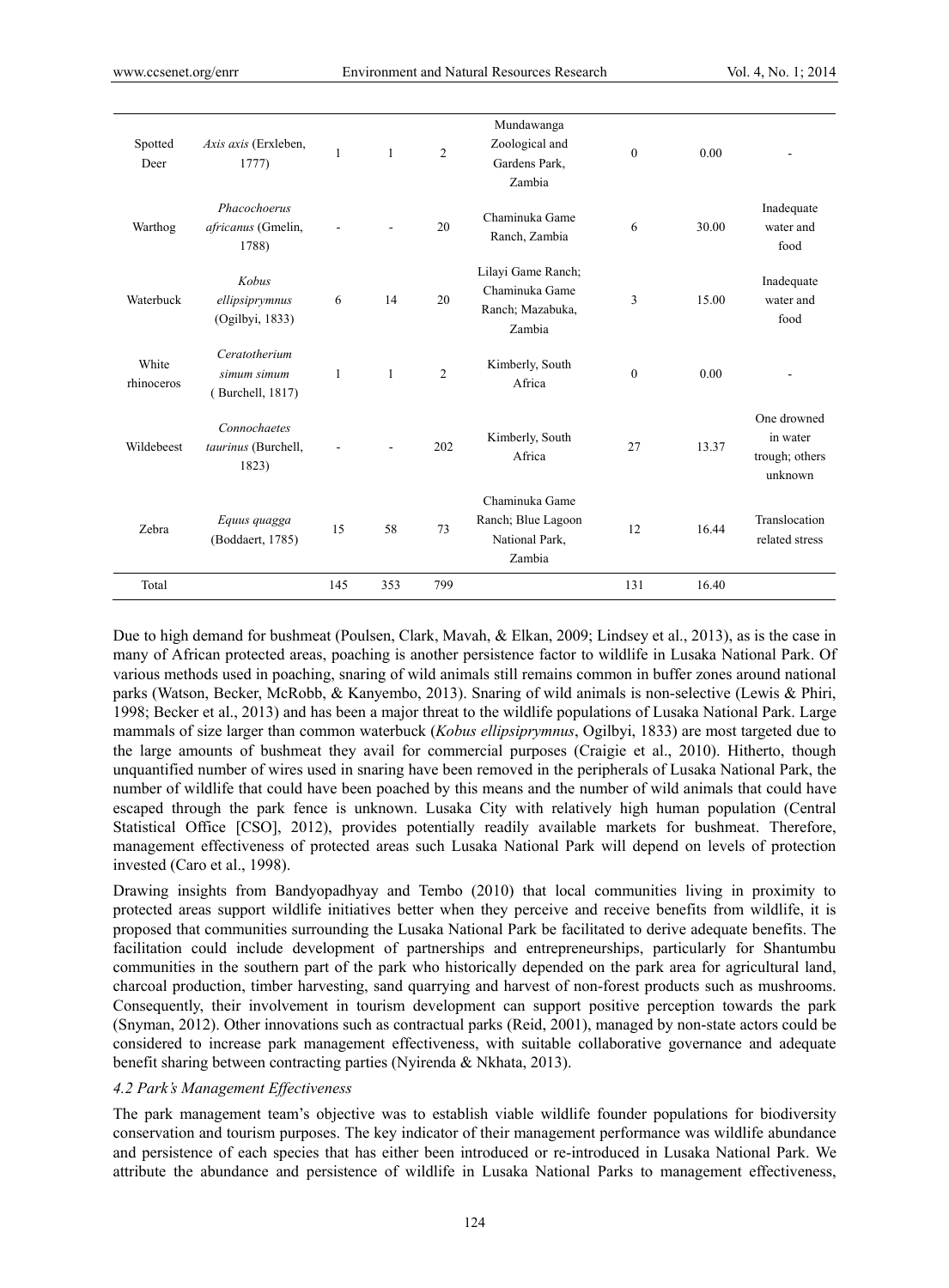explained by various elements such as selection of wildlife species for re-introduction and introduction, and habitat management. By using wildlife population counts, numerical approaches to determining management effectiveness aided the analysis and could be an important instrument for decision-making (Rivero-Blanco & Gabaldon, 1999). As the management effectiveness requires appropriate, accurate and timely reporting for effective protected area management (Stolton et al., 2007), well designed and implemented animal counts are critical. Several approaches exist for evaluating management effectiveness and may also make a combination of elements like threats, biodiversity significance, integrity and management depending on the purpose and scope of the study (The Nature Conservancy, 2000; Ervin, 2003; Blom, Yamindou, & Prins, 2004; Hockings et al., 2006).

Selection of wildlife species for translocation congruent to suitability of recipient wildlife habitat is critical aspects of managing introduced wild animals (Bothma & Du Toit, 2010) as well as determination of habitat suitability for animals (Sinclair, Fryxell, & Caughley, 2009; Freemantle, Wacher, Newby, & Pottorelli, 2013). Lusaka National Park has several exotic and out-of-range species that were introduced there for tourism purposes. These include nyala, blesbok, grysbok, blue wildebeest and spotted deer. Introduction of exotic and out-of-range species poses several management challenges and may compromise habitat integrity (Matthews & Brand, 2004; Simons & De Poorter, 2008). Especially where habitat conditions have not significantly been altered, the selection of wildlife species for translocation should be based on historical information on existence of animals such as provided by Ansell (1978). In addition, the recipient habitats for introduced animals should be suitable. However, habitat manipulation can be carefully conducted but usually at a great cost. Due to limitation of availability of aquatic environments, mortalities in nyala, lechwe, puku (*Kobus vardonii*, Livingstone, 1857) and waterbuck, which are hydrophilic, have been high  $(47.33\%; n = 62)$  especially during dry seasons. Persistence of herpetofauna and other forms of biological resources could also be influenced by water availability. Mifsud and Thomas (2013) observed that in urbanised Rouge River ecosystem, amphibian and reptile species richness were associated with wetland size and hydro-period. Other biological aspects such as fecundity are also likely to be affected negatively by degrading habitat conditions and consequently, reducing wildlife population growth and tourism potential in long term. Some animals such as Zebras have also died as a result of translocation related stress (Table 2). Therefore, animal translocations need to be accompanied by effective planning and implementation. Wildlife translocations have over time been successful if conducted under suitable conditions, by eliminating chances of loosing animals during and shortly (within 24 hours) after release (Garaї, Slotow, Carr, & Reilley, 2004). Despite some shortcomings, current wildlife species diversity and biomass in Lusaka National Park in comparison to other national parks in Zambia have high potential to attract nature based tourists progressively once opened to public use (Table 3). Further, management plan for the Lusaka National Park could be enhanced to set forth detailed management agenda for managing ecological, law enforcement, research, educational and tourism aspects in order to increase resilience of wildlife to various threats and management effectiveness.

| National Park | No.<br>Species | <b>Biomass</b><br>$(kg/km^2)$ | Arrivals in<br>$2009**$ | Arrivals in<br>$2010**$ | Arrivals in<br>$2011**$ | Arrivals in<br>$2012**$ | % Change in<br>Arrivals<br>$(2009 - 2012)$ |
|---------------|----------------|-------------------------------|-------------------------|-------------------------|-------------------------|-------------------------|--------------------------------------------|
| Mosi-oa-tunya | 12             | 6,902.18                      | 3,099                   | 4,519                   | 7,352                   | 14, 659                 | 373.02                                     |
| Kafue         | 23             | 1.210.35                      | 5,507                   | 6,762                   | 9,252                   | 5,461                   | (0.84)                                     |
| South Luangwa | 19             | 3, 163.17                     | 9, 254                  | 18.019                  | 29, 526                 | 35.480                  | 283.40                                     |
| Lower Zambezi | 9              | 900.89                        | 21,891                  | 28.186                  | 16.481                  | 6,937                   | (68.31)                                    |
| Lusaka*       | 22             | 2, 493.19                     | ۰                       |                         | -                       | -                       | $\overline{\phantom{a}}$                   |

Table 3. Wildlife species diversity, biomass and tourism arrivals in key Zambia's National Parks

\*Not yet opened to public use.

\*\*Data was sourced from Zambia Wildlife Authority records.

# **5. Conclusion**

Preliminary assessment of management effectiveness has been conducted by using field surveys and patrol data in comparison to historical animal translocations data for the newly established Lusaka National Park. Such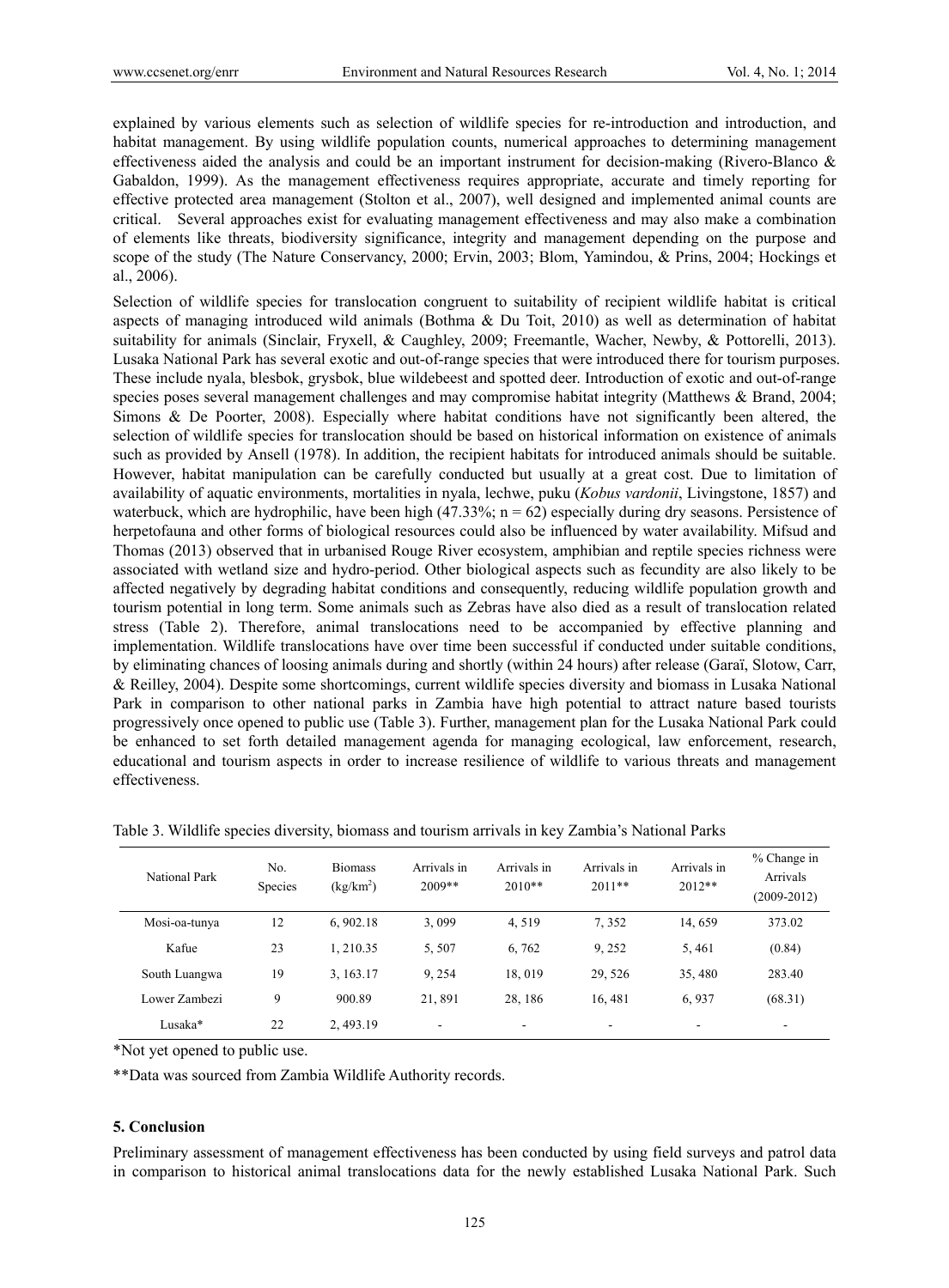analysis, though, with great local relevance can benefit wider community of researchers and practitioners especially on how local context and management outputs can be used for identifying issues influencing wildlife species quantum and persistence, and possibly, local tourism. Similarly, previous studies have for instance shown that the threat reduction assessments can play a role in decision making for management effectiveness in protected areas (Salafsky & Margoluis, 1999; Parrish et al., 2003; Struhsaker & Jacobson, 2004). Therefore, by utilising results of monitoring programmes, management responses could be strategic and adaptive to changing socio-economic-ecological factors that may affect the park. From this initial assessment, we propose further research on wider management effectiveness elements to understand factors affecting the park's management effectiveness.

#### **Acknowledgements**

The study was supported by Zambia Wildlife Authority. The following people took part in animal counts: Richard Jeffery, John Myers, Anastasia Kilundo, Mathews Mvula, Yusuf Simuunza, Musonda Mwela and Daniel Mwanza. Authors are indebted to Erastus Kancheya, Area Warden and Trevor Silwamba, Park Ranger for their invaluable assistance during data collection period. The map in Figure 1 was produced by Mr. Benson Kabungo, to whom we are also grateful.

# **References**

Ansell, W. F. H. (1978). *The mammals of Zambia*. Chilanga: National Parks and Wildlife Service.

- Bandyopadhyay, S., & Tembo, G. (2010) Household consumption and natural resource management around national parks in Zambia. *Journal of Natural Resources Policy Research, 2*, 39-55. http://dx.doi.org/10.1080/19390450903350838
- Becker, M., McRobb, R., Watson, F., Droge, E., Kanyembo, B., Murdoch, J., & Kakumbi, C. (2013). Evaluating wire-snare poaching trends and the impacts of by-catch on elephants and large carnivores. *Biological Conservation, 158*, 26-36. http://dx.doi.org/10.1016/j.biocon.2012.08.017
- Blom, A., Yamindou, J., & Prins, H. H. T. (2004). Status of protected areas of the Central African Republic. *Biological Conservation, 118*, 479-487. http://dx.doi.org/10.1016/j.biocon.2003.09.023
- Bothma, J. du P., & Du Toit, J. G. (2010). *Game ranch management* (5th ed.). Pretoria: Van Schaiks.
- Caro, T. M. (1999). Conservation monitoring: estimating mammal densities in woodland habitats. *Animal Conservation, 2*(4), 305-315. http://dx.doi.org/10.1111/j.1469-1795.1999.tb00077.x
- Caro, T. M., Pelkey, N., Borner, M., Campbell, K, L. I., Woodworth, B. L., Farm, B. P., ... Severre, E. L. M. (1998). Consequences of different forms of conservation for large mammals in Tanzania: preliminary analyses. *African Journal of Ecology, 36*, 303-320. http://dx.doi.org/10.1046/j.1365-2028.1998.00147.x
- Caughley, G. (1977). Sampling in aerial survey. *Journal of Wildlife Management, 41*, 605-615. http://dx.doi.org/10.2307/3799980
- Central Statistical Office. (2012). *Zambia 2010 census of population and housing: population summary report*. Lusaka: Central Statistical Office.
- Chase, M., & Griffin, C. (2008). Seasonal abundance and distribution of elephants in Sioma Ngwezi National Park, southwest Zambia. *Pachyderm, 45*, 88-97.
- Chomba, C., Simukonda, C., Nyirenda V., & Chisangano, F. (2012). Population status of the African elephant in Zambia. *Journal of Ecology and the Natural Environment, 4*(7), 186-193.
- Craig, G. C. (2012). *Monitoring the illegal killing of elephants: aerial survey standards for the MIKE programme*. Nairobi: CITES MIKE programme.
- Craigie, I. D., Baillie, J. E. M., Balmford, A., Carbone, C., Collen, B., Green, R. E., & Hutton, J. B. (2010). Large mammal population declines in Africa's protected areas. *Biological Conservation, 143*, 2221-2228. http://dx.doi.org/10.1016/j.biocon.2010.06.007
- Dunham, K. M. (2012). Trend in populations of elephant and other large herbivores in Gonarezhou National Park, Zimbabwe, as revealed by sample aerial surveys. *African Journal of Ecology, 50*(4), 476-488. http://dx.doi.org/10.1111/j.1365-2028.2012.01343.x
- Ervin, J. (2003). Rapid assessment of protected area management effectiveness in four countries. *BioScience, 53*, 833-841. http://dx.doi.org/10.1641/0006-3568(2003)053%5B0833:RAOPAM%5D2.0.CO;2
- Freemantle, T. P., Wacher, T., Newby, J., & Pottorelli, N. (2013). Earth observation: overlooked potential to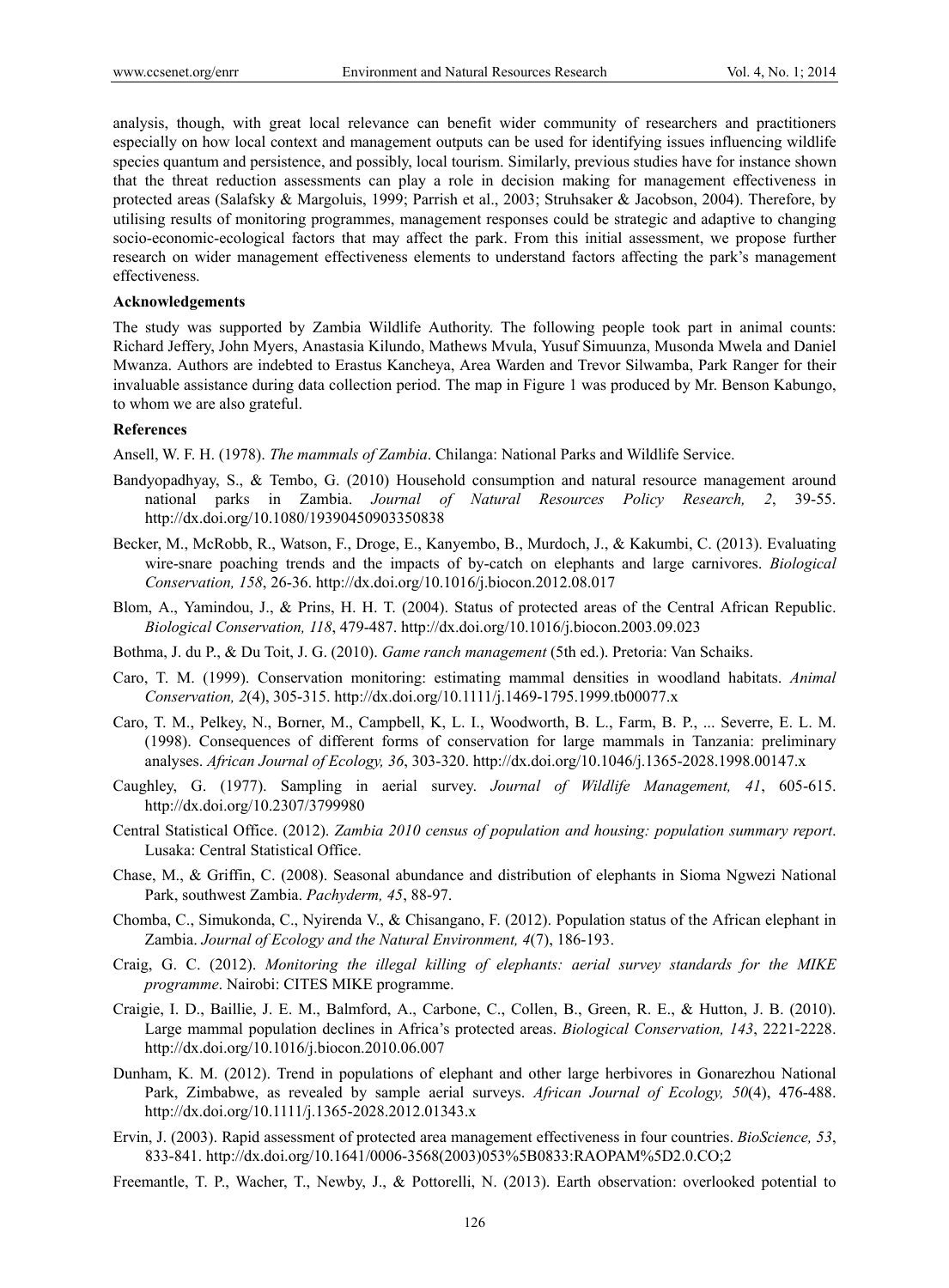support species reintroduction programmes. *African Journal of Ecology, 51*(3), 482-492. http://dx.doi.org/10.1111/aje.12060

- Garaї, M. E., Slotow, R., Carr, R. D., & Reilley, B. (2004). Elephant reintroductions to small fenced reserves in South Africa. *Pachyderm, 37*, 28-36.
- Hockings, M. (2003). Systems for assessing the effectiveness of management in protected areas. *BioScience, 53*(9), 823-832. http://dx.doi.org/10.1641/0006-3568(2003)053%5B0823:SFATEO%5D2.0.CO;2
- Hockings, M., Stolton, S., & Dudley, N. (2000). *Evaluating Effectiveness: a framework for assessing the management of protected areas*. Gland: The World Conservation Union (IUCN).
- Hockings, M., Stolton, S., Leverington, F., Dudley, N., & Courrau, J. (2006). *Evaluating effectiveness: a framework for assessing management effectiveness of protected areas* (2nd ed.) (Xiv, p. 105). Gland, Switzerland and Cambridge, UK: IUCN.
- Jachmann, H. (2001). *Estimating abundance of African wildlife: an aid to adaptive management*. Boston: Kluwer Academic Publishers. http://dx.doi.org/10.1007/978-1-4615-1381-0
- Jolly, G. M. (1969). Sampling methods for aerial censuses of wildlife populations. *East African Agricultural and Forestry Journal, special issue, 34*, 46-49.
- Kruger, J. M., Reilly B. K., & Whyte, I. J. (2008). Application of distance sampling to estimate population densities of large herbivores in Kruger National Park. *Wildlife Research, 35*, 371-376. http://dx.doi.org/10.1071/WR07084
- Leverington, F., Costa, K. L., Courrau, J., Pavese, H., Nolte, C., Marr, M., … Hockings, M. (2010). *Management effectiveness evaluation in protected areas – a global study* (2nd ed.). Brisbane: The University of Queensland.
- Lewis, D., & Phiri, A. (1998). Wildlife snaring an indicator of community response to a community-based conservation project. *Oryx, 32*, 111-121. http://dx.doi.org/10.1017/S0030605300029859
- Lindsey, P. A, Masterson, C. L., Beck, A. L., Romañach, S. (2012). Ecological, social and financial issues related to fencing as a conservation tool in Africa. In M. J. Somers, & M. Hayward (Eds.), *Fencing for Conservation* (pp. 215-234). New York: Springer. http://dx.doi.org/10.1007/978-1-4614-0902-1\_12
- Lindsey, P. A., Balme, G., Becker, M., Begg, C., Bento, C., Bicchino, C., … Zisadza-Gandiwa, P. (2013). The bushmeat trade in African savannas: impacts, drivers, and possible solutions. *Biological Conservation, 160*, 80-96. http://dx.doi.org/10.1016/j.biocon.2012.12.020
- Margules, C. R., & Pressey, R. L. (2000). Systematic conservation planning. *Nature, 405*, 243-253. http://dx.doi.org/10.1038/35012251
- Martin, R. B. (2003). *The influence of veterinary control fences on certain large mammal species in the Caprivi, Namibia*. Windhoek: Namibia Nature Foundation.
- Matthews, S., & Brand, K. (2004). *Africa invaded: the growing danger of invasive alien species*. Western Cape: The Global Invasive Species Programme.
- Mifsud, D. A., & Thomas, J. C. (2013). Persistence of herpetofauna in the urbanized rouge river ecosystem. *Open Journal of Ecology, 3*(3), 234-241. http://dx.doi.org/10.4236/oje.2013.33027
- Mulenga, C. N. (1990). *Exploratory Soil Map, Lusaka Province (1: 1,000, 000)*. Lusaka: Survey Department.
- Norton-Griffiths, M. (1978). *Counting animals*. Nairobi: African Wildlife Leadership Foundation.
- Nyirenda, V. R., & Nkhata, B. A. (2013). Collaborative governance and benefit sharing in Liuwa Plain National Park, Western Zambia. *Parks, 19*(1), 103-114.
- Parrish, J. D, Braun, D. P., & Unnasch, R. S. (2003). Are we conserving what we say we are? Measuring ecological integrity within protected areas. *BioScience, 53*(9), 851-860. http://dx.doi.org/10.1641/0006-3568(2003)053%5B0851:AWCWWS%5D2.0.CO;2
- Peterman, W. E., Crawford, J. A., & Kuhns, A. R. (2013). Using species distribution and occupancy modelling to guide survey efforts and assess species status. *Journal for Nature Conservation, 21*(2), 114-121. http://dx.doi.org/10.1016/j.jnc.2012.11.005
- Plumptre A. J. (2000). Monitoring mammal populations with line transect techniques. *Journal of Applied Ecology, 37*, 356-368. http://dx.doi.org/10.1046/j.1365-2664.2000.00499.x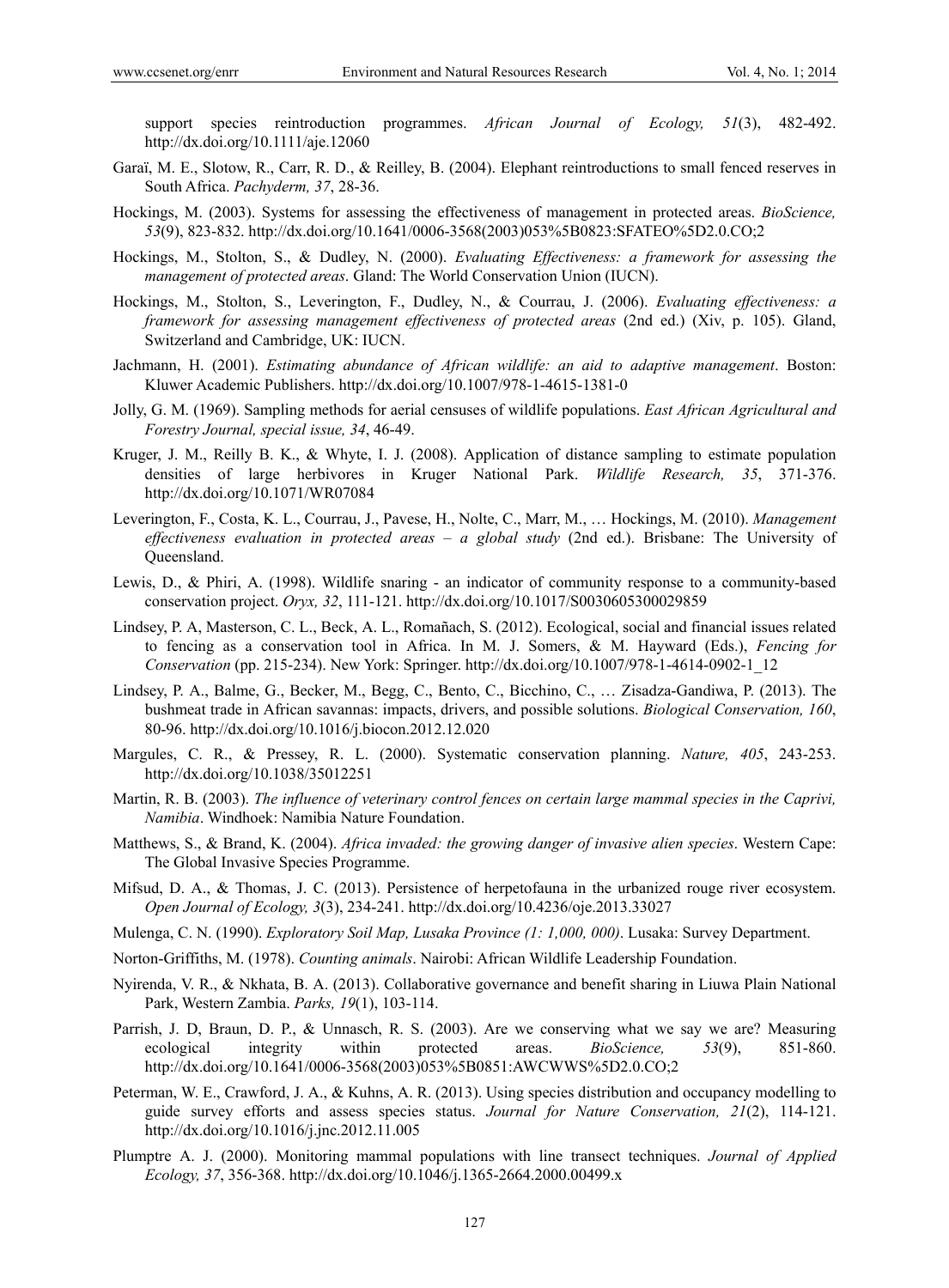- Poulsen, J. R., Clark, C. J., Mavah, G., & Elkan, P. W. (2009). Bushmeat supply and consumption in a tropical logging concession in northern Congo. *Conservation Biology, 23*, 1597-1608. http://dx.doi.org/10.1111/j.1523-1739.2009.01251.x
- Pramod, A. F., Kumara, V., & Gowda, R. H. T. (2012). Encounter rate of large mammals in Thanigebyle range Bhadra wildlife sanctuary, Karnataka. *International Multidisciplinary Research Journal, 2*(9), 9-11.
- Racloz, V., Griot, C., & Stärk, K. D. (2006). Review of sentinel surveillance systems with special focus on vector-borne diseases. *Animal Health Research Reviews, 7*, 71-79. http://dx.doi.org/10.1017/S1466252307001120
- Reid, H.. (2001). Contractual national parks and the Makuleke community. *Human Ecology, 29*, 135-155. http://dx.doi.org/10.1023/A:1011072213331
- Reilly, B. K. (2002)*.* Precision of helicopter based counts in bushveld. *Koedoe, 45*(2), 77-83. http://dx.doi.org/10.4102/koedoe.v45i2.33
- Rivero-Blanco, C., & Gabaldon, M. (1999). The evaluation of natural protected area systems: a numeric method. *Parks, 3*, 11-13.
- Salafsky, N., & Margoluis, R. (1999). The threat reduction assessment (TRA): approach to measuring conservation success. A practical and cost-effective framework for evaluating project impact. *Conservation Biology, 13*, 830-841. http://dx.doi.org/10.1046/j.1523-1739.1999.98183.x
- Sen, A. (1999). *Development as Freedom*. New York, NY: Anchor Books.
- Simons, S., & De Poorter, M. (2008). Best practices in pre-import risk screening for species of live animals in international trade. *Proceedings of an expert workshop on preventing biological invasions* (Vol. 9-11 April, p. 30). Indiana, USA: University of Notre Dame.
- Sinclair, A. R., Fryxell, J. M., & Caughley, G. (2009). *Wildlife ecology, conservation and management*. Malden, MA: Wiley-Blackwell Publishing.
- Snyman, S. L. (2012). The role of tourism employment in poverty reduction and community perceptions of conservation and tourism in Southern Africa. *Journal of Sustainable Tourism, 20*, 395-416. http://dx.doi.org/10.1080/09669582.2012.657202
- Stolton, S., Hockings, M., Dudley, N., MacKinnon, K., Whitten, T., & Leverington, F. (2007). *Reporting progress in protected areas: a site-level management effectiveness tracking tool* (2nd ed.). Gland: World Wide Fund for Nature (WWF).
- Storm, D. J., Samuel, M. D., Van Deelen, T. R., Malcolm, K. D., Rolley, R. E., Frost, N. A., … Richards, B. J. (2011). Comparison of visual-based helicopter and fixed-wing forward looking infrared surveys for counting white-tailed deer *Odocoileus virginianus*. *Wildlife Biology, 17*, 431-440. http://dx.doi.org/10.2981/10-062
- Struhsaker, A. R., & Jacobson, S. K. (2004). Threat reduction assessment of conventional and community-based conservation approaches to managing protected areas in Uganda. *Environmental Conservation, 31*, 133-241.
- Stuart, C., & Stuart, M. (2013). *A field guide to the tracks and signs of Southern, Central and East African wildlife* (4th Ed.). Cape Town: Struik Nature.
- The Nature Conservancy. (2000). *The five S framework for site conservation*. A practitioner's handbook for site conservation planning and measuring conservation success. Vol. 1. (2nd ed.).
- Van Wilgen, B. W., Everson, C. S., & Trollope, W. S. W. (1990). Fire management in Southern Africa: some examples of current objectives, practices and problems. In J. G. Goldammer (Ed.), *Fire in the tropical biota: ecosystem processes and global challenges*. Ecological Studies 84 (pp. 216-272). Berlin: Springer-Verlag. http://dx.doi.org/10.1007/978-3-642-75395-4\_11
- Varman, K. S., & Sukumar, R. (1995). The line transect method for estimating densities of large mammals in a tropical deciduous forest: an evaluation of models and field experiments. *Journal of Biosciences, 20*(2), 273-287. http://dx.doi.org/10.1007/BF02703274
- Watson, F., Becker, M. S., McRobb, R., & Kanyembo, B. (2013). Spatial patterns of wire-snare poaching: implications for community conservation in buffer zones around National Parks. *Biological Conservation, 168*, 1-9. http://dx.doi.org/10.1016/j.biocon.2013.09.003